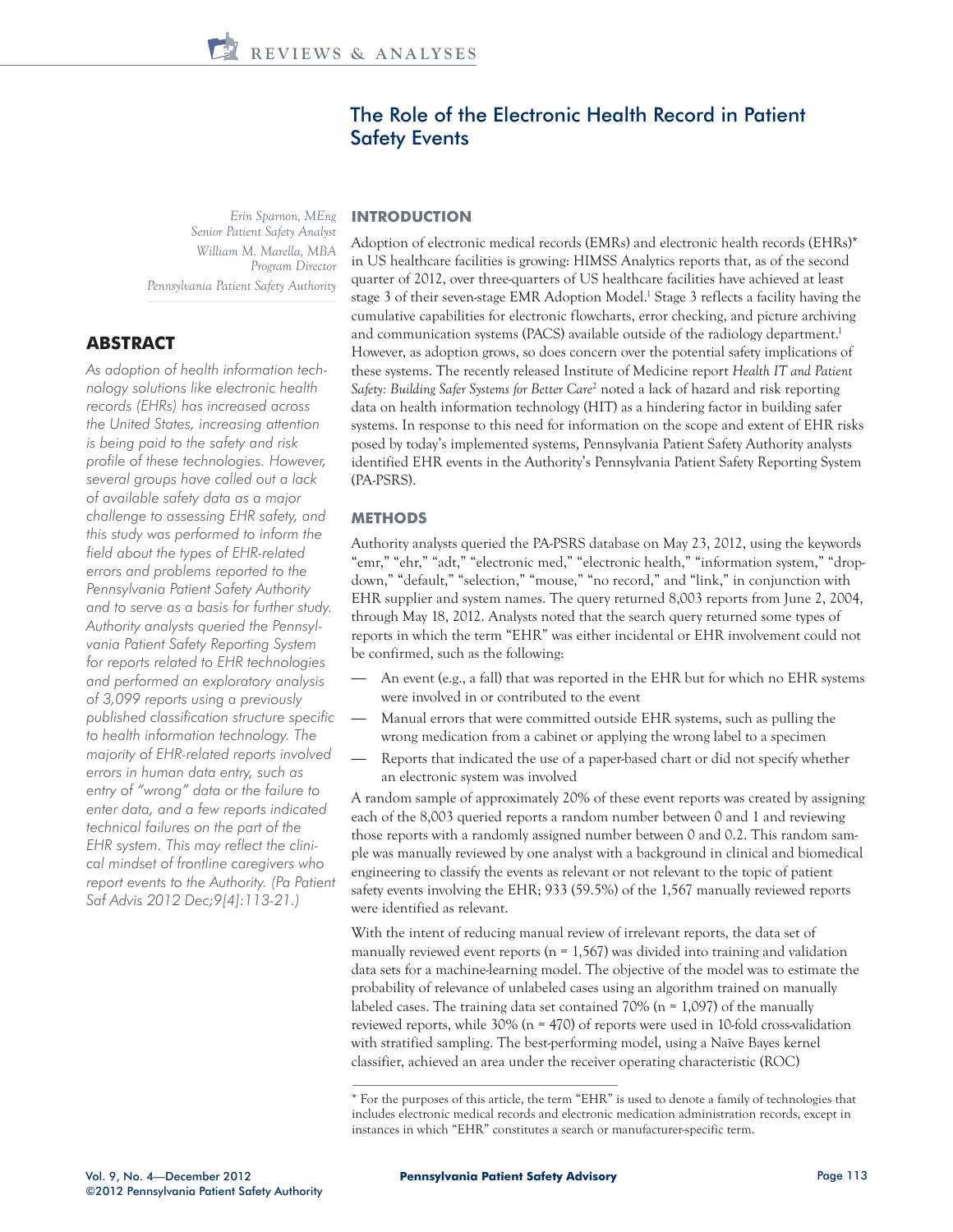curve of 0.927±0.023 after dropping uncertain predictions (i.e., those with less than 90% confidence).

 This model was then applied to the remaining 6,436 queried reports that had not been manually classified. The machine-learning tool identified 2,500 of 6,436 reports as relevant. These 2,500 reports were then manually screened to confirm relevance, and analysts deemed 2,166 of these reports (87%) as relevant to EHRs. In total, 3,099 reports were confirmed as relevant to EHRs (933 from the initial random sample and 2,166 from the machine-learning sample), and these reports were subjected to further analysis. Analysts noted that EHR-related reports are increasing over time, which was to be expected as adoption of EHRs is growing in the United States overall (see Figure 1).

#### **RESULTS**

# Classification by Harm Score

Reported events were categorized by their reporter-selected harm score (see Table 1). Of the 3,099 EHR-related events, 2,763 (89%) were reported as "event, no harm" (e.g., an error did occur but there was no adverse outcome for the patient), and 320 (10%) were reported as "unsafe conditions," which did not result in a harmful event. Fifteen reports involved temporary harm to the patient due to the following: entering wrong medication data (n = 6), administering the wrong medication  $(n = 3)$ , ignoring a documented allergy  $(n = 2)$ , failure to enter lab tests  $(n = 2)$ , and failure to document ( $n = 2$ ). Only one event report, related to a failure to properly document an allergy, involved significant harm.

> *Patient with documented allergy to penicillin received ampicillin and went into shock, possible [sic] due to anaphylaxis. Allergy written on some order sheets and "soft" coded into Meditech but never linked to pharmacy drug dictionary.*

#### Figure 1. Reports Related to Electronic Health Records (June 2004 through May 2012)

#### NO. OF REPORTS



Although the vast majority of EHR-related reports did not document actual harm to the patient, analysts believe that further study of EHR-related near misses and close calls is warranted as a proactive measure.

#### Classification by Event Type

EHR-related reports represented many event types in the Authority's classification system (see Table 2); however, the vast majority of reported events (81%) involved medication errors, mostly wrong-drug, -dose, -time, -patient, or -route errors (50%) or omitted dose (10%). The only other event type with a significant number of reports was complications of procedures, treatments, or tests (13%), most of which involved lab test errors (7%). Analysis attributed this distribution of event types to the wide-reaching nature of potential

EHR-related problems. EHR systems are used for the ordering, validation, and administration of medications, laboratory tests, and diagnostic and therapeutic procedures. Therefore, it is not surprising that reported errors related to EHR use are associated with these event types.

Relevant cases were further classified by the same analyst according to an HITspecific taxonomy developed by Magrabi et al.<sup>3</sup> This taxonomy includes classifications for problems with data input, transfer, output, general technical issues, and contributing factors (see Figure 2). Analysts considered applying the HIT taxonomy contained in the new Agency for Healthcare Research and Quality (AHRQ) Common Formats for risk reporting; however, insufficient detail was present in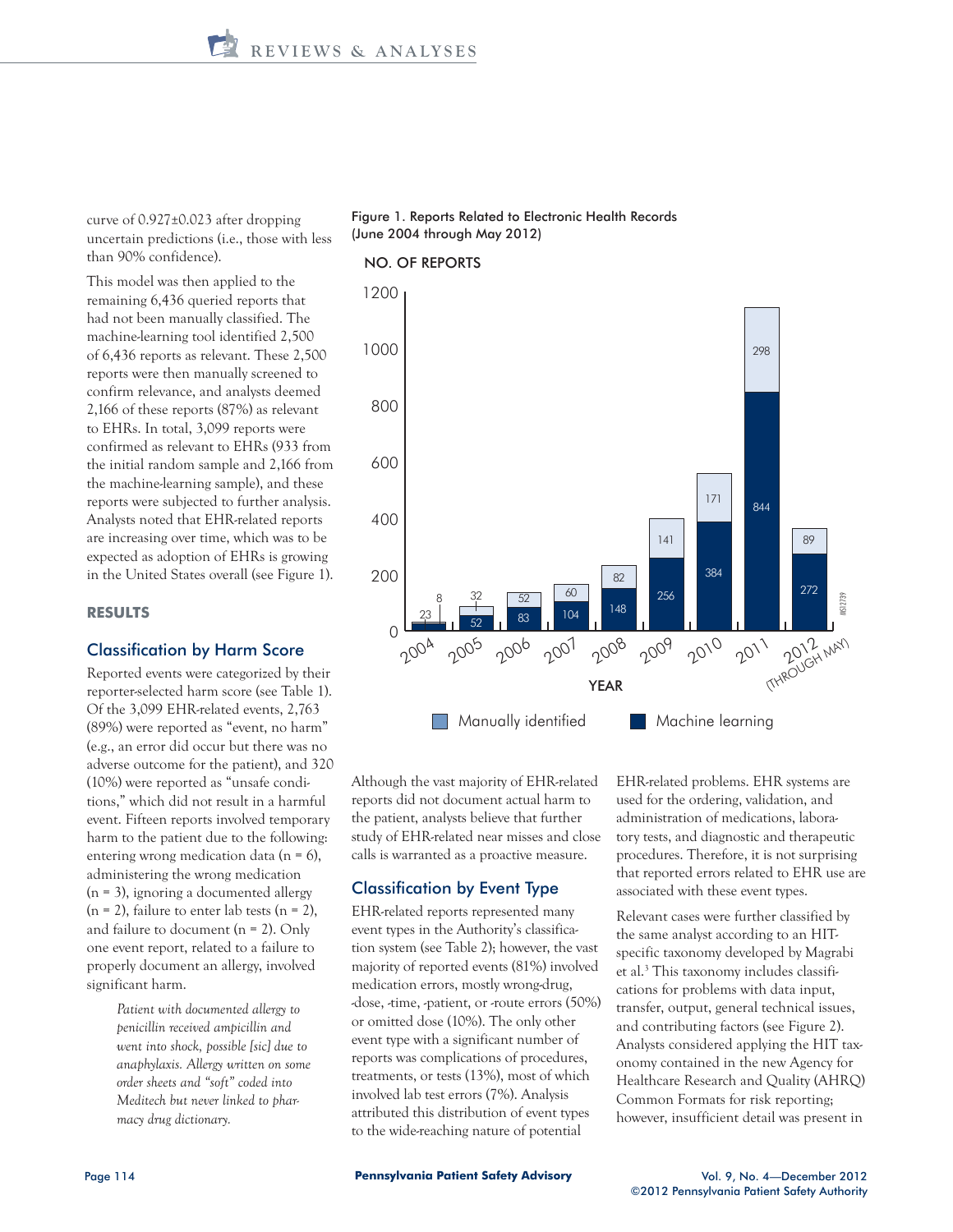| Table T. Classification of Reports Related to Electronic Health Records, by Harm Score |                                                      |                                                        |                                |                                          |  |  |
|----------------------------------------------------------------------------------------|------------------------------------------------------|--------------------------------------------------------|--------------------------------|------------------------------------------|--|--|
| <b>HARM SCORE®</b>                                                                     | <b>MACHINE-</b><br><b>LEARNING</b><br><b>REPORTS</b> | <b>MANUALLY</b><br><b>IDENTIFIED</b><br><b>REPORTS</b> | <b>TOTAL</b><br><b>REPORTS</b> | $%$ OF<br><b>TOTAL</b><br><b>REPORTS</b> |  |  |
| Incident: Unsafe Conditions<br>(harm score A)                                          | 204                                                  | 116                                                    | 320                            | 10                                       |  |  |
| Incident: No Harm<br>(harm scores B1 through D)                                        | 1,952                                                | 811                                                    | 2,763                          | 89                                       |  |  |
| Serious Event: Temporary Harm<br>(harm scores E through F)                             | 10                                                   | 5                                                      | 15                             | 0                                        |  |  |
| Serious Event: Significant Harm<br>(harm scores G through I)                           |                                                      |                                                        |                                | 0                                        |  |  |

Table 1. Classification of Reports Related to Electronic Health Records, by Harm Score

\* As classified in the Pennsylvania Patient Safety Reporting System database.

the narrative reports to properly apply this taxonomy.

Analysts identified four new categories, expanding the Magrabi et al. classification to include specific problems with unit errors in wrong data entry (1.2.1.1), data entered into wrong fields (1.2.1.2), misreading or misinterpreting displayed information (3.4.5), and default values in system configurations (4.4.2.1).

Some reports were tagged with more than one problem type, such as in the following example:

> *Patient was ordered albuterol 0.5 mL Q4H [every four hours] and ipratropium 2 mL Q4H nebulized breathing treatments at 8:00 a.m. into ProTouch system. The order was acknowledged by nursing, but nursing did not notify RT [the respiratory therapy department] of new orders. RT did not become aware of orders until eight hours later. Due to limitations of ProTouch, RT cannot acknowledge respiratory orders; thus, therapist on duty was unaware of the new orders until overdue order report run at end of shift (two doses of each medication missed by that time). Patient did not experience any adverse effects from delay in respiratory therapy treatment; patient's respirations were unlabored.*

— This report was tagged with:

- □ 3.4.4, not alerted, because the system was not set up to alert respiratory therapists
- □ 4.4.1, software issue–functionality, because the system does not allow alerting of respiratory therapists

An additional example is as follows:

*A pharmacist entered correct day start time (9/10) for Lovenox®, but interface between pharmacy system and Bridge [administration system] caused the order to default to next day start time. The nurse signed off order without confirming correct order entry and did not "Add Dose" in Bridge to correct start time; patient missed one dose.*

- This report was tagged with:
	- $\Box$  2.2, system interface issues, because the interface between the pharmacy and Bridge systems changed the order settings
	- $\Box$  3.3, output/display error, because the Bridge system output an incorrect start time
	- $\Box$  3.4.2, missing data (did not look at complete record), because the nurse did not confirm correct order entry
	- □ 4.4.2.1, software issue—system configuration—default, because

the Bridge system was configured to change to a default start time Another report read:

> *Acetate component was not ordered under the component section but was ordered in the administration instructions, which is a free-text field that does not link with the TPN [total parenteral nutrition] additives and was missed by pharmacy upon verification and transcription into the TPN program. Acetate should have been ordered as meq/kg and not acetate 50:50, which was in the administration instructions.*

- This report was tagged with:
	- $\Box$  1.2.1.2, wrong input—wrong field, because the component order was placed in the wrong field
	- □ 3.4.2, missing data (did not look at complete record), because the pharmacist did not pull information from the administration instructions field

Overall, 96% of the reports were tagged with only one or two tags (see Table 3), and 3,946 problems were identified in the 3,099 relevant reports.

# **COMPARISON WITH OTHER DATA SETS**

In general, narrative reports from the Authority database exhibited a very different pattern of problem types than the two sets of data tagged by Magrabi et al. (the US Food and Drug Administration's [FDA] Manufacturer and User Facility Device Experience [MAUDE] database, in which there were 712 problems from 432 reports, and Australia's Advanced Incident Management System, in which there were 117 problems). Analysts noted that the most commonly used tags for reports to the Authority were related to wrong input (applied to 47% of reports), failure to update data (18%), or default

*(continued on page 117)*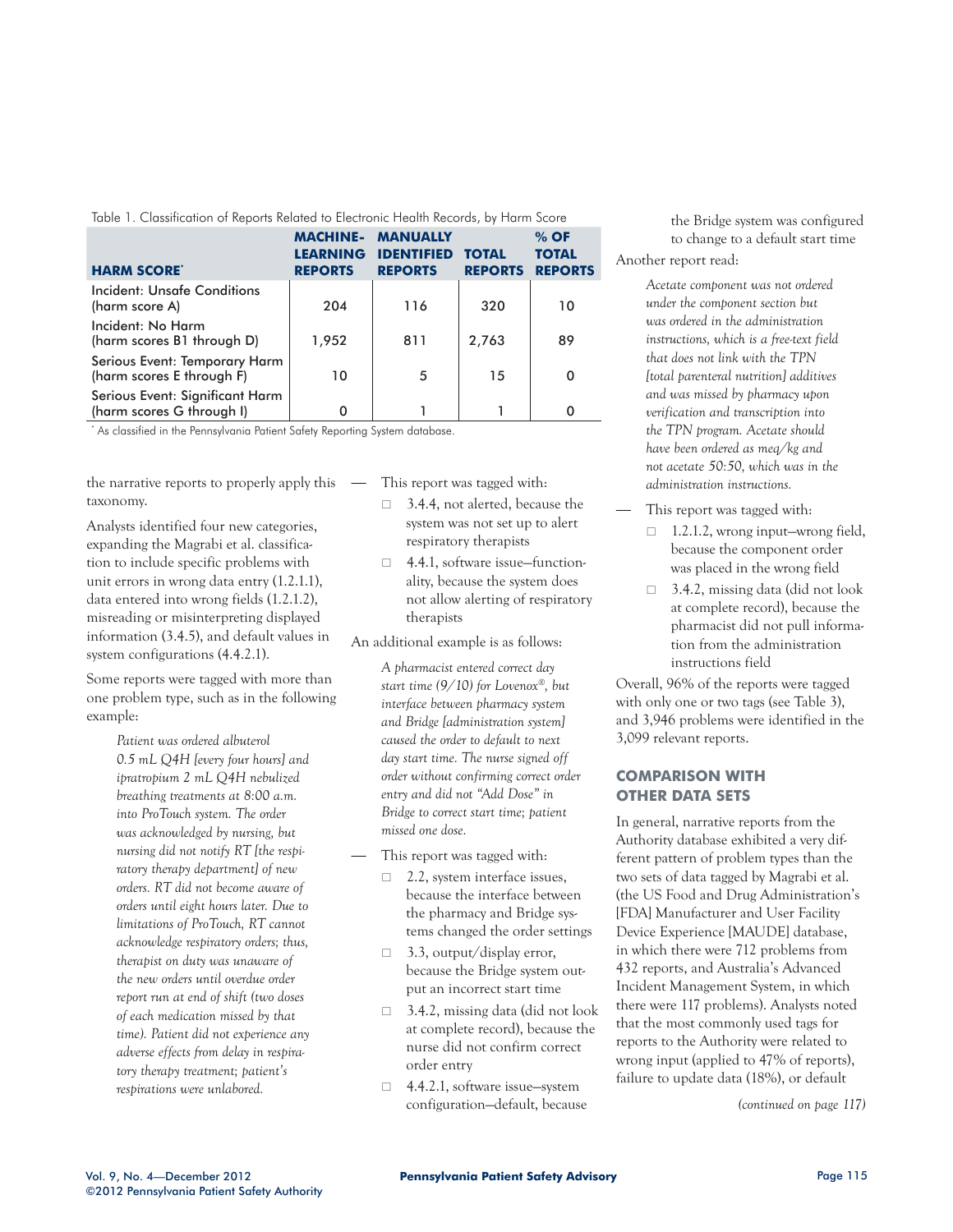Table 2. Classification of Reports Related to Electronic Health Records, by Event Type

| <b>EVENT TYPE</b>                                            | <b>MACHINE-</b><br><b>LEARNING</b><br><b>REPORTS</b> | <b>MANUALLY</b><br><b>IDENTIFIED</b><br><b>REPORTS</b> | <b>TOTAL</b><br><b>REPORTS</b> | % OF TOTAL<br><b>REPORTS</b> |
|--------------------------------------------------------------|------------------------------------------------------|--------------------------------------------------------|--------------------------------|------------------------------|
| <b>A. Medication Error</b>                                   | 1,964                                                | 552                                                    | 2,516                          | 81                           |
| 1. Dose omission                                             | 257                                                  | 86                                                     | 343                            | 11                           |
| 2. Extra dose                                                | 125                                                  | 29                                                     | 154                            | 5                            |
| 3. Wrong                                                     | 1,226                                                | 321                                                    | 1,547                          | 50                           |
| a. Dose/overdosage                                           | 755                                                  | 181                                                    | 936                            | 30                           |
| b. Dose/underdosage                                          | 62                                                   | 17                                                     | 79                             | 3                            |
| c. Drug                                                      | 91                                                   | 30                                                     | 121                            | 4                            |
| d. Dosage form                                               | 24                                                   | 9                                                      | 33                             | 1                            |
| e. Duration                                                  | 19                                                   | 6                                                      | 25                             | 1                            |
| f. Rate (intravenous)                                        | 14                                                   | 5                                                      | 19                             | 1                            |
| g. Route                                                     | 20                                                   | 6                                                      | 26                             | 1                            |
| h. Strength/concentration                                    | 17                                                   | 3                                                      | 20                             | 1                            |
| i. Technique                                                 | 8                                                    | 3                                                      | 11                             | 0                            |
| j. Time                                                      | 72                                                   | 27                                                     | 99                             | 3                            |
| k. Patient                                                   | 144                                                  | 34                                                     | 178                            | 6                            |
| 4. Prescription/refill delayed                               | 15                                                   | 9                                                      | 24                             | 1                            |
| 5. Medication list incorrect                                 | 58                                                   | 15                                                     | 73                             | 2                            |
| 6. Monitoring error (includes contraindicated drugs)         | 27                                                   | 13                                                     | 40                             | 1                            |
| 7. Unauthorized drug                                         | 31                                                   | 7                                                      | 38                             | 1                            |
| 8. Inadequate pain management                                | 0                                                    | 1                                                      | 1                              | 0                            |
| 9. Other (specify)                                           | 225                                                  | 71                                                     | 296                            | 10                           |
| <b>C. Equipment/Supplies/Devices</b>                         | 1                                                    | 6                                                      | 7                              | $\mathbf 0$                  |
| 3. Equipment not available                                   | 0                                                    | 1                                                      | 1                              | 0                            |
| 4. Equipment malfunction                                     | 1                                                    | 4                                                      | 5                              | 0                            |
| 13. Other (specify)                                          | 0                                                    | 1                                                      | 1                              | 0                            |
| <b>E. Error Related to Procedure/Treatment/Test</b>          | 123                                                  | 292                                                    | 415                            | 13                           |
| 1. Surgery/invasive procedure problem                        | 1                                                    | $\overline{2}$                                         | 3                              | $\mathbf 0$                  |
| 2. Laboratory test problem                                   | 66                                                   | 165                                                    | 231                            | 7                            |
| 3. Radiology/imaging test problem                            | 12                                                   | 31                                                     | 43                             | 1                            |
| 4. Referral/consult problem                                  | 7                                                    | 16                                                     | 23                             | 1                            |
| 5. Respiratory care                                          | 9                                                    | 5                                                      | 14                             | 0                            |
| 6. Dietary                                                   | 1                                                    | 5                                                      | 6                              | 0                            |
| 7. Other (specify)                                           | 27                                                   | 68                                                     | 95                             | 3                            |
| F. Complication of Procedure/Treatment/Test                  | $\bf{o}$                                             | 7                                                      | 7                              | 0                            |
| 2. Anesthesia event                                          | 0                                                    | ı                                                      | ı                              | 0                            |
| 10. Catheter or tube problem                                 | 0                                                    | 1                                                      | 1                              | 0                            |
| 13. Other (specify)                                          | 0                                                    | 5                                                      | 5                              | 0                            |
| <b>G. Transfusion</b>                                        | 6                                                    | 9                                                      | 15                             | 0                            |
| 2. Event related to blood-product administration             |                                                      | 4                                                      | 5                              | 0                            |
| 3. Event related to blood-product dispensing or distribution |                                                      |                                                        | ı                              | 0                            |
| 8. Wrong patient requested                                   |                                                      | 1                                                      | 2                              | 0                            |
| 13. Other (specify)                                          | 3                                                    | 4                                                      | 7                              | 0                            |
| <b>I. Other/Miscellaneous</b>                                | 72                                                   | 67                                                     | 139                            | 4                            |
| 1. Inappropriate discharge                                   | 0                                                    | 1                                                      | 1                              | 0                            |
| 5. Other (specify)                                           | 72                                                   | 66                                                     | 138                            | 4                            |
| <b>Total</b>                                                 | 2,166                                                | 933                                                    | 3,099                          | 98*                          |

\* Data in this table represents 100% of the reports, but the total percentage listed is less than 100% due to rounding of individual categories.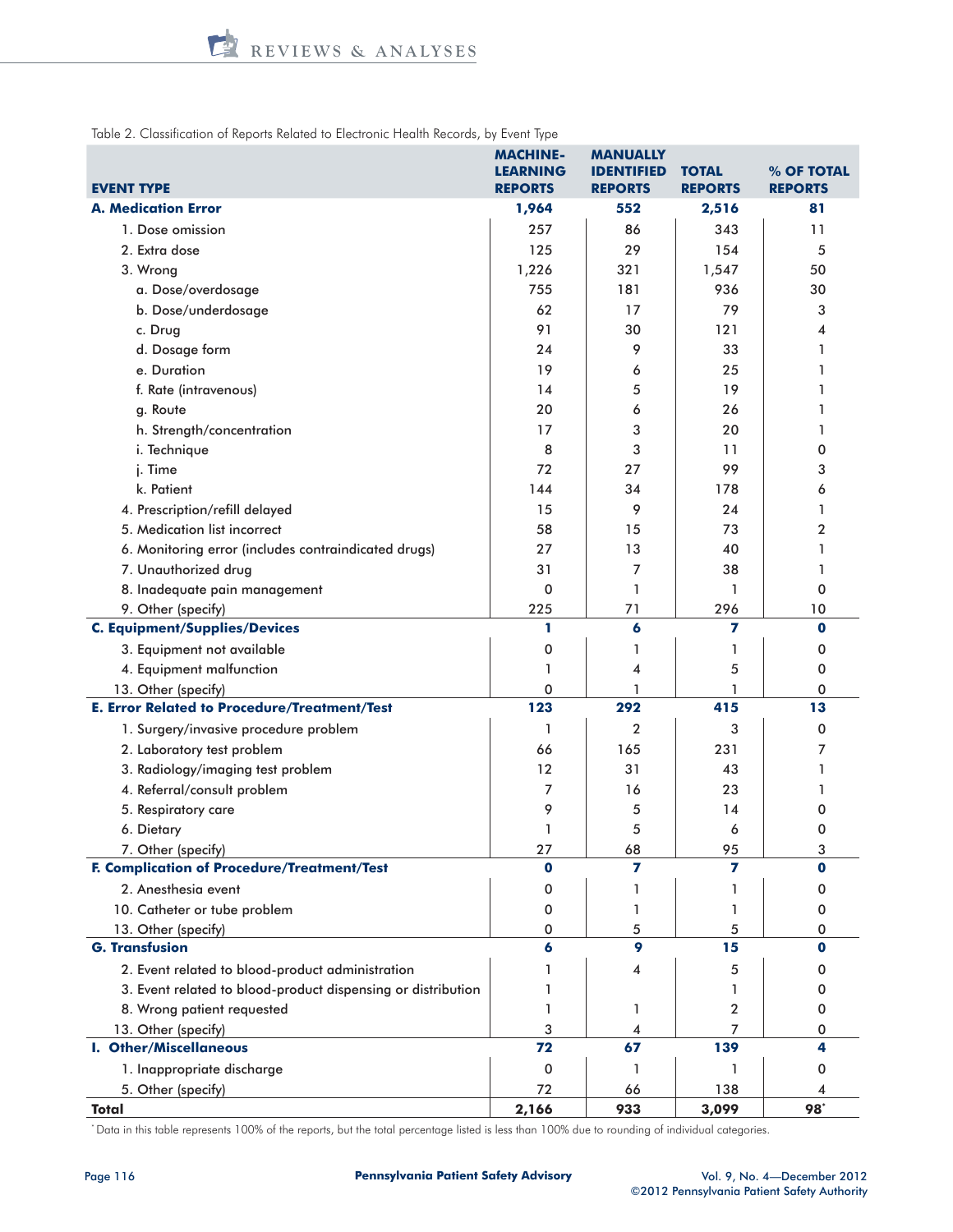

#### Figure 2. Magrabi et al. Classification of Reports Related to Health Information Technology

**Revised classification for health information technology problems (new categories for software problems are underlined)**

*Reproduced with permission from BMJ Publishing Group Ltd. from Magrabi F, Ong MS, Runciman W, et al. Using FDA reports to inform a classification for health information technology safety problems.* J Am Med Inform Assoc *2012 Jan-Feb;19(1):45-53.*

#### *(continued from page 115)*

system configuration (10%).<sup>3</sup> Many of the classifications developed by Magrabi et al.—especially those that focused on failures of the network, hardware, or software—applied to few or no reports. (See Table 4.)

# Wrong Input

Problems related to wrong input  $(n = 1,867)$  spanned a wide range of event types and outcomes: transposition or transcription errors in the entry of orders or administration information, entry of incorrect patient parameters (like weight

or blood glucose) that trigger calculations of incorrect therapy, and even entry of the wrong physician name, resulting in reports being sent to the wrong recipient. Authority analysts identified two new categories to describe specific types of wrong-input problems that deserved more attention: 1.2.1.1 wrong input—units error  $(n = 18)$  and 1.2.1.2 wrong input—wrong fields ( $n = 65$ ). Reports tagged with "units" error" typically involved mix-ups between patient weight units (lb versus kg) or selection or entry of an incorrect dosing unit for a medication (e.g., weight-based dosing like mg/kg/hr versus non-weight-based dosing like mg/hr), and analysts noted

that default values contained in EHR systems were mentioned as contributing factors in three of these reports. Reports tagged with "wrong fields" typically indicated unfamiliarity with the configuration or function of a facility's EHR system. Users were entering data in a field that was inappropriate for the intended data, as in the following example:

> *A patient received two extra doses of oral magnesium oxide 400 mg. Order originally placed by physician for [magnesium] oxide 400 mg [twice a day] for two days or four doses. Physician did not place stop date into ProTouch as per proper procedure*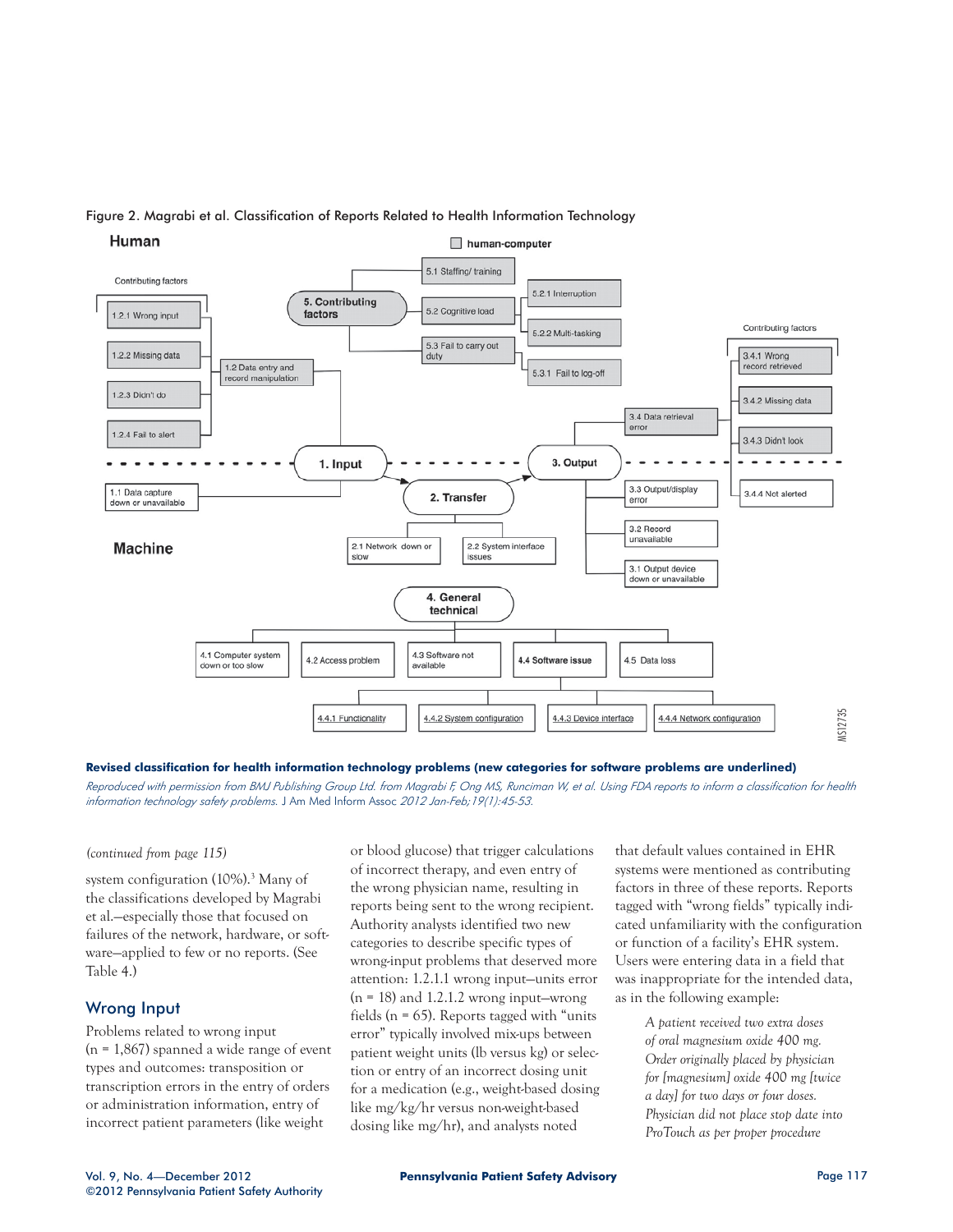*but instead wrote instructions in the free-text box of ProTouch. When the order was verified by the pharmacist, instructions in the text box [were] not acknowledged. When the nursing staff administered the medication, written instructions [were] not acknowledged. Event [was] discovered by pharmacist after the patient had received six doses of medication.*

# Default Values

This classification was created when Authority analysts noted that a large proportion of system configuration issues mentioned errors due to default values. Like wrong-value problems, default-value problems spanned a wide range of event types and outcomes, but reports generally fell into one of two categories: (1) a user failed to modify a prepopulated default value for dose, time, route, or other parameters in an order or (2) after entry of an order, a system replaced entered information with default values, often for start times. After correspondence with Magrabi,<sup>4</sup> the first type of default-value reports ("user failure to modify a default," n = 70) were removed and retagged as 1.2.3 failure to update data, and the second type ("system inserts a default after human entry," n = 221) were tagged with a new code, 4.4.2.1 software issue—system configuration—default.

#### Failure to Update Data

Problems related to failure to update data  $(n = 762)$  largely involved four event types: (1) users failing to transcribe written or verbal orders into an electronic order or pharmacy system, (2) users failing to enter lab results into an information system, (3) users failing to modify a default value to an intended value (as described in the discussion regarding default values), or (4) users reporting that they did not properly document a clinical activity like removing a medication from stock or administering a therapy. Analysts noted that many failure-to-document events

| <b>NO. OF</b><br><b>TAGS PER</b><br><b>REPORT</b> | <b>MACHINE-</b><br><b>LEARNING</b><br><b>REPORTS</b> | <b>MANUALLY</b><br><b>IDENTIFIED</b><br><b>REPORTS</b> | <b>TOTAL</b><br><b>REPORTS</b><br>$(N = 3,099)$ | % OF TOTAL<br><b>REPORTS</b> |
|---------------------------------------------------|------------------------------------------------------|--------------------------------------------------------|-------------------------------------------------|------------------------------|
|                                                   | 1,728                                                | 616                                                    | 2,344                                           | 76                           |
| $\overline{2}$                                    | 364                                                  | 250                                                    | 614                                             | 20                           |
| 3                                                 | 59                                                   | 61                                                     | 120                                             | 4                            |
| 4                                                 | 12                                                   | 5                                                      | 17                                              |                              |
| 5                                                 | 3                                                    |                                                        |                                                 | 0                            |

#### Table 3. Number of Tags Assigned per Report

involved situations in which documentation was completed in a paper system but not an electronic system ( $n = 85$ ). By attempting to use both paper and electronic systems in the course of workflow, users created confusing and conflicting situations in which patient care was compromised, such as in the following case:

> *A patient was admitted to [the emergency department] with [a urinary tract infection]. A physician prescribed ciprofloxacin 500 mg [by mouth, once]. Patient had been in the [emergency department] for a while, and the previous nurse had administered the dose without documenting it on the physician's order sheet. The next nurse also administered the dose because she did not see it documented. When she went into the EHR, she saw that the previous nurse had documented [the initial administration] in the computer. She called the nurse to double-check that the [medication] had been given. The physician was notified about the double dose.*

#### **DISCUSSION**

The pattern of reported problems present in the PA-PSRS database was different than that found by Magrabi et al. in FDA's MAUDE database. Analysts attribute this difference in problem patterns to (1) differences in both the databases themselves and the people who populate them and (2) limitations of the existing PA-PSRS data set.

PA-PSRS and MAUDE differ in scope and reporting requirements. The MAUDE database is populated by mandatory and voluntary reports of device failures and device-related errors. Currently, devices and systems like radiology information systems (RIS) and PACS are FDA-cleared medical devices with mandated reporting requirements, while EHR systems, laboratory information systems, and computerized provider order entry (CPOE) and pharmacy (PhIS) systems are not. Therefore, the MAUDE database is likely to contain more reported events related to PACS than CPOE. The query string used for this analysis also differs from the string used by Magrabi et al.; it specifically targeted EHR- and EMRrelated events and did not include terms related to RIS or other more broadly defined HIT technologies.

PA-PSRS and MAUDE also differ in the background of reporting individuals. The MAUDE database is typically populated by biomedical and clinical engineers employed by facilities and manufacturers, while the PA-PSRS database is typically populated by risk management professionals who are collecting clinical narrative event reports. Both reporting systems receive reports that are framed by the reporter's experience. Frontline caregivers will likely recognize if they have failed to perform a duty or have entered incorrect information, but they will rarely have enough information to suspect a problem with device components or network

*(continued on page 120)*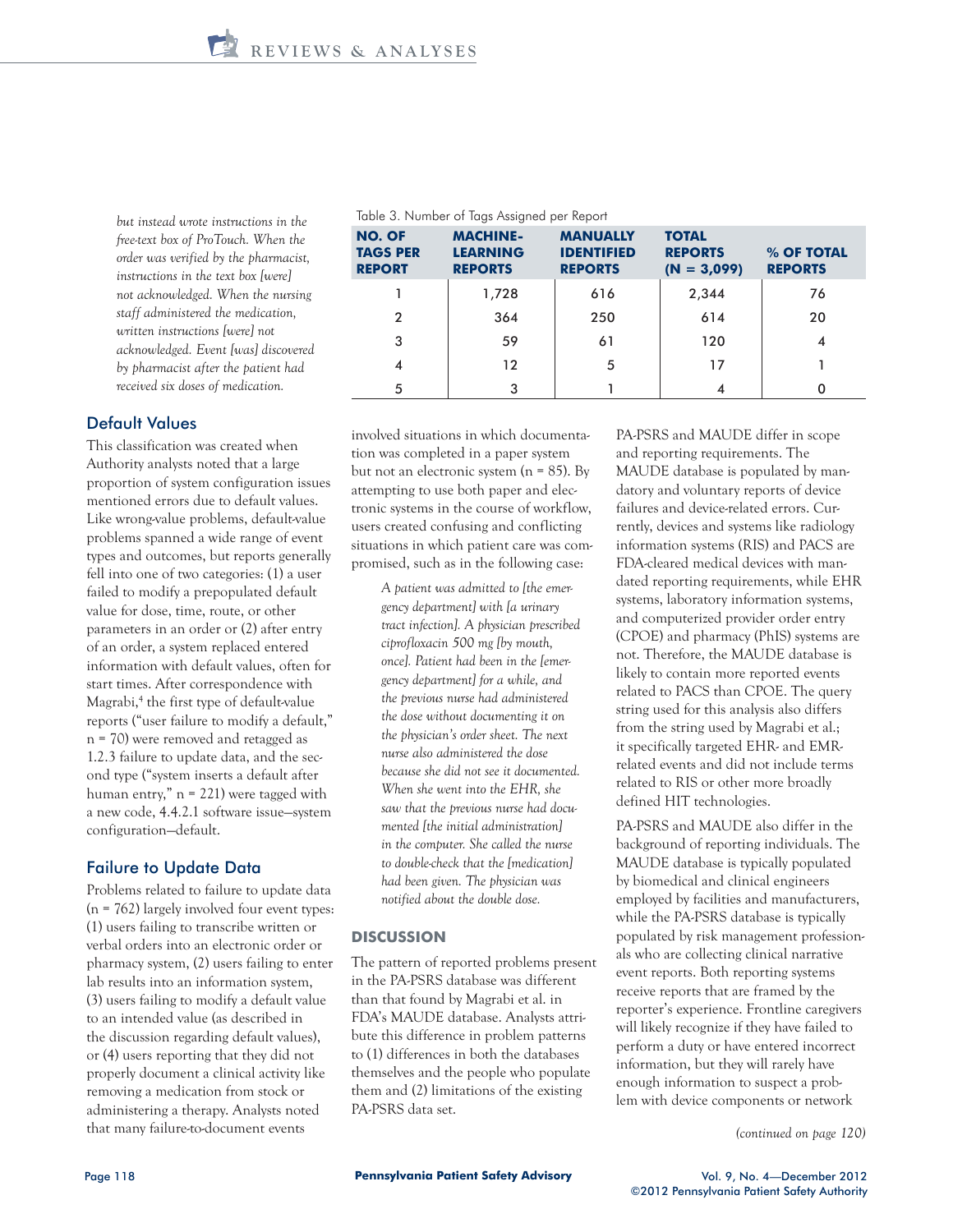| rapio 1. Implication of magiable all ranoffortly to expositor hopotis<br><b>EVENT REPORT TAGS</b><br><b>NO. OF TAGGED REPORTS</b><br>% OF TAGGED PROBLEMS |                                               |                                                     |                                               |                               |                                                     |                                             |
|-----------------------------------------------------------------------------------------------------------------------------------------------------------|-----------------------------------------------|-----------------------------------------------------|-----------------------------------------------|-------------------------------|-----------------------------------------------------|---------------------------------------------|
|                                                                                                                                                           | <b>Machine-</b><br>Learning<br><b>Reports</b> | <b>Random</b><br><b>Sample of</b><br><b>Reports</b> | <b>PA-PSRS</b> <sup>+</sup><br><b>Reports</b> | <b>PA-PSRS</b><br><b>Data</b> | Magrabi et<br>al. MAUDE <sup>#</sup><br><b>Data</b> | Magrabi et<br>al. AIMS <sup>§</sup><br>Data |
| 1.1 Data capture down or unavailable                                                                                                                      | $\overline{2}$                                | 1                                                   | 3                                             | $\Omega$                      | 6                                                   | $\overline{2}$                              |
| 1.2.1 Wrong input                                                                                                                                         | 1,348                                         | 519                                                 | 1,867                                         | 47                            | 3                                                   | 17                                          |
| 1.2.1.1 Wrong input-units error                                                                                                                           | 12                                            | 6                                                   | 18                                            | $\Omega$                      | $**$                                                | **                                          |
| 1.2.1.2 Wrong input-wrong fields                                                                                                                          | 43                                            | 22                                                  | 65                                            | $\overline{2}$                | $**$                                                |                                             |
| 1.2.2 Missing data                                                                                                                                        | 22                                            | 16                                                  | 38                                            | $\mathbf{1}$                  | $<$ 1 throughout                                    | 6                                           |
| 1.2.3 Fail to update data                                                                                                                                 | 490                                           | 272                                                 | 762                                           | 18                            | <1                                                  | 6                                           |
| 1.2.4 Fail to communicate/carry out task                                                                                                                  | 9                                             | 13                                                  | 22                                            | $\mathbf{1}$                  | $\mathbf 0$                                         | $\mathbf 0$                                 |
| 2.1 Network down or slow                                                                                                                                  | 5                                             | 6                                                   | 11                                            | $\Omega$                      | $<$ 1                                               | 10                                          |
| 2.2 System interface issues                                                                                                                               | 34                                            | 55                                                  | 89                                            | $\overline{2}$                | $\mathbf{1}$                                        | 9                                           |
| 3.1 Output device down or unavailable                                                                                                                     | 107                                           | 59                                                  | 166                                           | $\overline{\mathbf{4}}$       | <1                                                  | $\overline{4}$                              |
| 3.2 Record unavailable                                                                                                                                    | 15                                            | 6                                                   | 21                                            | $\mathbf{1}$                  | <1                                                  | $\mathbf 0$                                 |
| 3.3 Output/display error                                                                                                                                  | 113                                           | 30                                                  | 143                                           | $\overline{\mathbf{4}}$       | 28                                                  | 5                                           |
| 3.4.1 Wrong record retrieved                                                                                                                              | 46                                            | 19                                                  | 65                                            | $\overline{2}$                | <1                                                  | $\overline{\mathcal{A}}$                    |
| 3.4.2 Missing data<br>(did not look at complete record)                                                                                                   | 22                                            | $\overline{7}$                                      | 29                                            | $\mathbf{1}$                  | $\Omega$                                            | $\mathbf 0$                                 |
| 3.4.3 Didn't look                                                                                                                                         | 15                                            | 11                                                  | 26                                            | $\mathbf{1}$                  | $<$ 1                                               | $\overline{\mathbf{4}}$                     |
| 3.4.4 Not alerted                                                                                                                                         | 10                                            | 17                                                  | 27                                            | $\mathbf{1}$                  | $\mathbf 0$                                         | $\overline{2}$                              |
| 3.4.5 Misread/misinterpret                                                                                                                                | 9                                             | 1                                                   | 10                                            | $\mathbf 0$                   | $\ast\ast$                                          | **                                          |
| 4.1 Computer system down or too slow                                                                                                                      | 29                                            | 22                                                  | 51                                            | $\mathbf{1}$                  | 16                                                  | 9                                           |
| 4.2 Software not available                                                                                                                                | 1                                             | 5                                                   | 6                                             | $\mathbf 0$                   | $\mathbf 0$                                         | $<$ 1                                       |
| 4.3 Unable to login                                                                                                                                       | 3                                             | 3                                                   | 6                                             | $\mathbf{0}$                  | $\mathbf 0$                                         | 5                                           |
| 4.4 Software issue                                                                                                                                        | $**$                                          | $**$                                                | $**$                                          | **                            | $\ast\ast$                                          | 7                                           |
| 4.4.1 Software issue-functionality                                                                                                                        | 34                                            | 16                                                  | 50                                            | $\mathbf{1}$                  | 32                                                  | **                                          |
| 4.4.2 Software issue-system<br>configuration                                                                                                              | 48                                            | 49                                                  | 97                                            | $\overline{2}$                | 3                                                   |                                             |
| 4.4.2.1 Software issue-system<br>configuration-default                                                                                                    | 168                                           | 53                                                  | 221                                           | 8                             | **                                                  |                                             |
| 4.4.3 Software issue-device interface                                                                                                                     | 0                                             | 0                                                   | 0                                             | $\mathbf 0$                   | 6                                                   |                                             |
| 4.4.4 Software issue-network<br>configuration                                                                                                             | $\overline{2}$                                | 0                                                   | 2                                             | $\mathbf{0}$                  | <1                                                  |                                             |
| 4.5 Data loss                                                                                                                                             | 33                                            | 28                                                  | 61                                            | $\overline{2}$                | $\overline{2}$                                      | $\overline{2}$                              |
| 5.1 Contributing factor-staffing/training                                                                                                                 | 30                                            | 24                                                  | 54                                            | $\mathbf{1}$                  | $\mathbf 0$                                         | $\overline{2}$                              |
| 5.2.1 Contributing factor-cognitive<br>load—interruption                                                                                                  | 1                                             | 3                                                   | 4                                             | $\Omega$                      | $\mathbf 0$                                         | < 1                                         |
| 5.2.2 Contributing factor-cognitive<br>load—multitasking                                                                                                  | 1                                             | $\overline{2}$                                      | 3                                             | $\mathbf 0$                   | $\mathbf 0$                                         | $<$ 1                                       |
| 5.3.1 Contributing factor-fail to carry<br>out duty-fail to log off                                                                                       | 1                                             | 3                                                   | 4                                             | $\mathbf 0$                   | $\mathbf 0$                                         | 3                                           |

Table 4. Application of Magrabi et al.\* Taxonomy to Queried Reports

*Note:* Sample sizes are as follows: machine-learning reports (2,166 reports); random sample of reports (933 reports); PA-PSRS reports (3,009 reports); PA-PSRS data (3,946 problems from 3,099 reports); Magrabi et al. MAUDE data (712 problems from 436 reports); Magrabi et al. AIMS data (117 problems).

\* Magrabi F, Ong MS, Runciman W, et al. Using FDA reports to inform a classification for health information technology safety problems. *J Am Med Inform Assoc* 2012 Jan-Feb;19(1):45-53.

† Pennsylvania Patient Safety Authority's Pennsylvania Patient Safety Reporting System

‡ US Food and Drug Administration's Manufacturer and User Facility Device Experience database

§ Australia's Advanced Incident Management System

\*\* Tag not used in analysis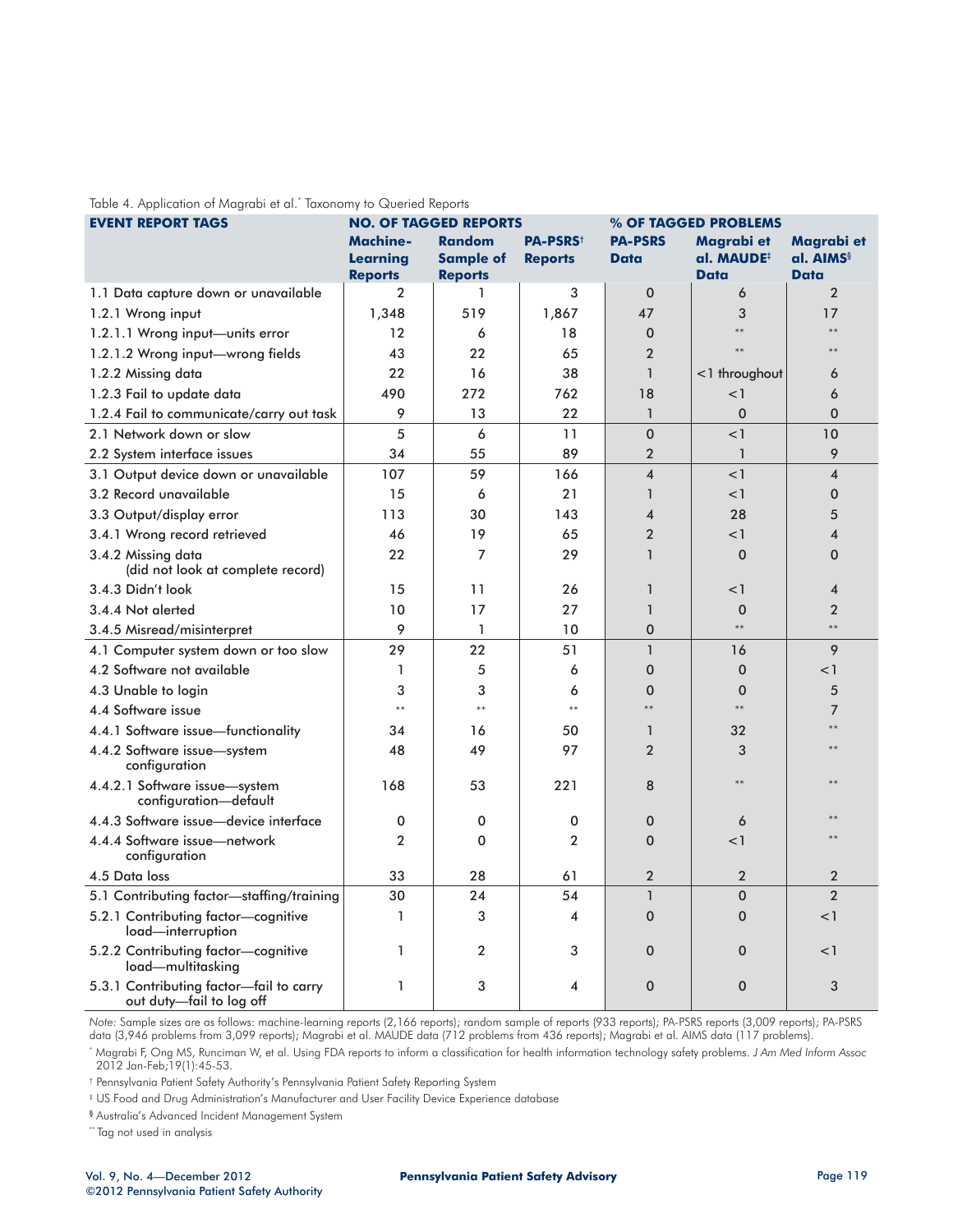*(continued from page 118)*

components. Therefore, most frontline caregiver reports of system availability errors may indicate that the "computer system was down" (tag 4.1), even if the underlying cause is a device interface issue, a network configuration problem, or an access problem.

# **Limitations**

Specific limitations of this study may also shape the nature and frequency of EHRrelated events present in the PA-PSRS database query.

**Reporting statutes of PA-PSRS.** Pennsylvania healthcare facilities are required to report Serious Events, Incidents, and Infrastructure Failures through the Authority's PA-PSRS. However, Infrastructure Failures are accessible only by the Pennsylvania Department of Health. In many facilities, a failure of a computer, information system, or network may be classified as an Infrastructure Failure and would not appear in the Authority's data set.

**Awareness of EHRs as a potential contributing factor to an error.** As noted previously, frontline caregivers may not suspect that an EHR system has contributed to a human error. Events in the PA-PSRS database were not picked up by the Analysts' query if they did not specifically call out a particular system or EHR in general. Therefore, if a frontline caregiver did not suspect that the configuration of an EHR somehow contributed to their choosing the wrong drug for a patient, they may have simply reported that they selected the wrong drug and not mention the EHR.

**Limitations of narrative reporting affected both the types of reports queried and the** 

**tags applied.** Unless a narrative report specifically included the search query terms, the report was not captured by this query. Unless specifically mentioned in a narrative report, a problem type or contributing factor could not be tagged.

Perhaps because of these limitations, few of the contributing factors identified by Magrabi et al. could be applied to queried reports. Although analysts may suspect that EHR-related errors could stem from inadequate training, interruption, or multitasking, analysts could not apply these tags unless the narrative specifically identified these problems.

The limitations of using narrative review to identify EHR-related reports could be alleviated through the use of EHR- or HIT-specific event taxonomy like that used for the AHRQ Common Formats. Going forward, it may be advantageous for the Authority to include EHR- or HIT-specific options in the event type taxonomy and provide educational materials on the use of this taxonomy. This would prompt users to specify whether they believe EHR systems played a role in the reported event and would reduce the burden of manually reviewing irrelevant queried reports. As in any scientific study, adding to reporter knowledge will likely increase the quality of the reports and decrease the missed risk events, allowing the Authority a greater understanding of HIT risks.

**Query design.** This study's query focused on EHR system names and usage terms. Terms related to missing, lost, or corrupted data were not specifically included in the search string, although reports of this type were identified in the study. Further study on a more focused query string could identify more reports of system errors resulting in missing, lost, or corrupted data.

#### **Further refinement of the machine-**

**learning tool.** Analysts have not manually confirmed the remaining 3,936 queried reports that were identified as "not EHR-relevant" by the machine-learning algorithm. Therefore, events that were falsely tagged by the machine-learning algorithm as "not EHR-relevant" were excluded from this analysis. Identification of false-negative machine-learning

results could allow for refinement of the machine-learning algorithm.

#### **CONCLUSIONS**

Overall, 3,946 problems were identified in the 3,099 reports of EHR-related events identified through this query of the Authority's database, and several themes that may prove fruitful for further study were identified in reviewed reports, including the following:

- The types of reported human-related problems (e.g., wrong entry, wrong field, failure to update data) could have many underlying causes, which could not be captured in the current data set of narrative reports. Further study could provide more insight into the root causes of these errors, which may include issues in workflow design or policies and procedures, usability or functionality gaps in the design or configuration of an electronic system, or gaps in the training or understanding of the user population.
- Ongoing study of incident reports can help identify the common types of problems seen with EHRs. The Authority can help improve patient safety by characterizing and systematically addressing these common problem types even in the absence of root-cause data.
- EHR- and HIT-related reports that are classified by reporting facilities as Infrastructure Failures are accessible by the Pennsylvania Department of Health but not by the Authority. Because many facilities classify failures of information technology networks and systems as Infrastructure Failures, this type of report is likely to be underrepresented in the Authority's database. A query of the Infrastructure Failure reports may identify more machine- and systemrelated reports of EHR and HIT events.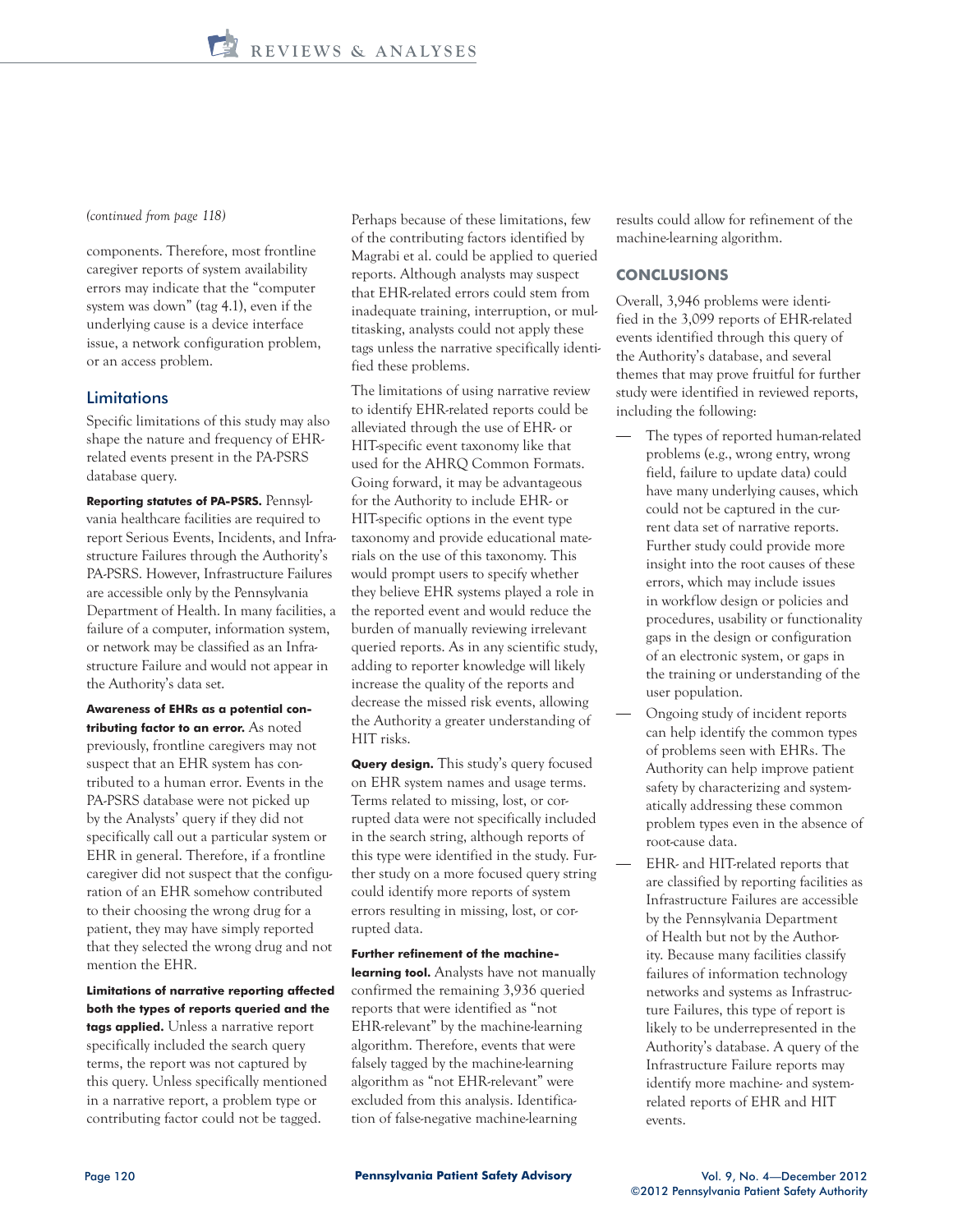- Adding EHR- and HIT-specific event types and taxonomy to the Authority's reporting system may increase the number and quality of event reports related to EHRs and HIT.
- Dual workflow that uses both paperbased and electronic records seems particularly problematic and may be

## **NOTES**

1. HIMSS Analytics Database. US EMR Adoption Model [online]. 2012 [cited 2012 Jul 26]. http://www.himssanalytics. org/stagesGraph.asp.

of interest for further study as more facilities transition between paperbased and electronic systems.

The configuration of electronic systems, especially the use of default values, seems to lead to certain types of errors in medication orders and documentation. Further study could shed some light on best practices in the use of default values in system configuration.

#### **Acknowledgments**

Edward Finley, BS, Pennsylvania Patient Safety Authority, contributed to data acquisition and validity for this article.

- 2. Institute of Medicine. Health IT and patient safety: building safer systems for better care [online]. 2011 Nov 8 [cited 2012 Jul 25]. http:// www.iom.edu/Reports/2011/ Health-IT-and-Patient-Safety-Building-Safer-Systems-for-Better-Care.aspx.
- 3. Magrabi F, Ong MS, Runciman W, et al. Using FDA reports to inform a classification for health information technology safety problems. *J Am Med Inform Assoc* 2012 Jan-Feb;19(1):45-53.
- 4. Magrabi, Farah. E-mail to: Pennsylvania Patient Safety Authority. 2012 Oct 31.